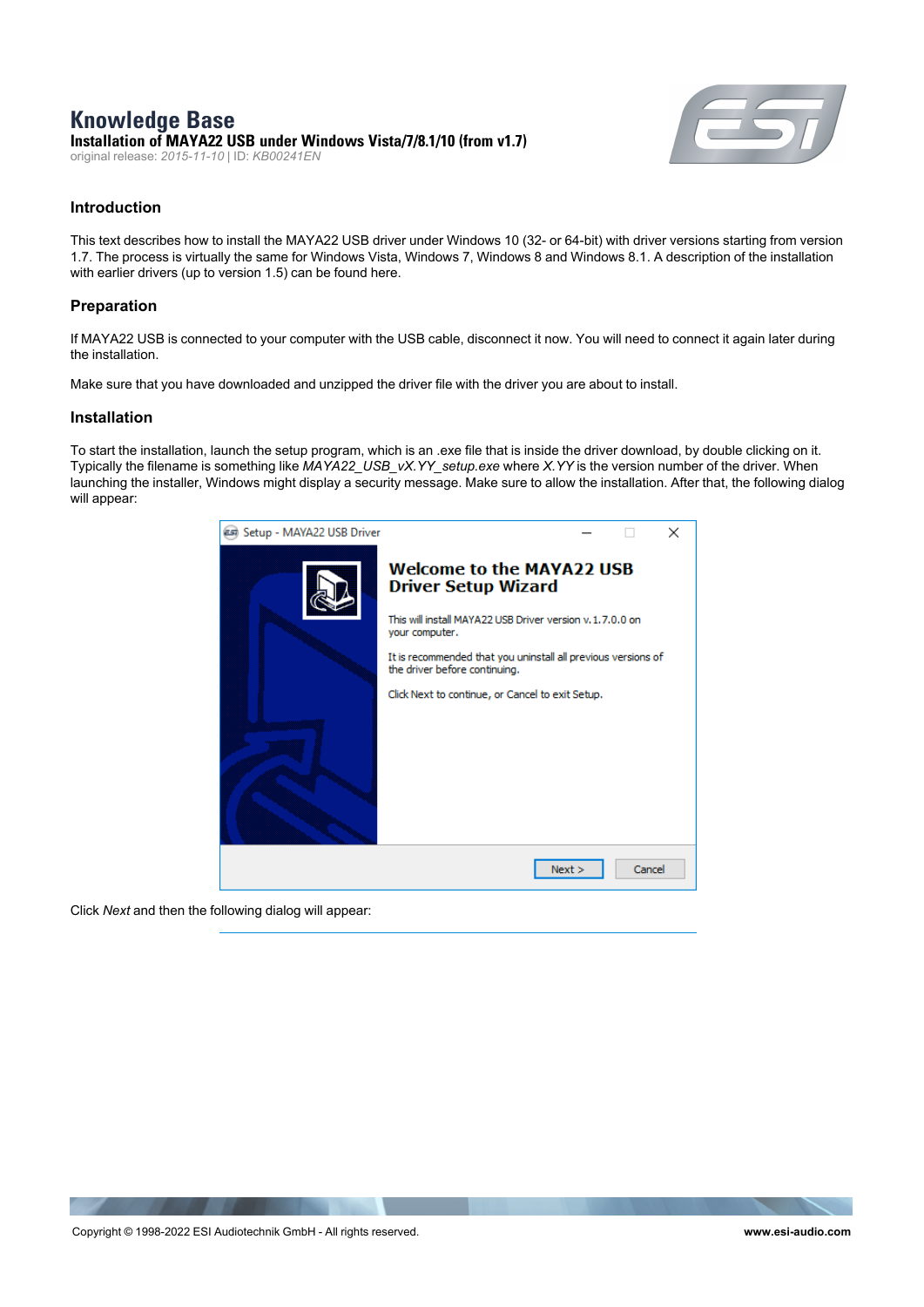# **Knowledge Base**



Now click *Install*. Files are now being copied. After some time an additional dialog will appear:



Confirm this by clicking *Next*. Again some files are being copied and typically you will be prompted with a *Windows Security* message like this: